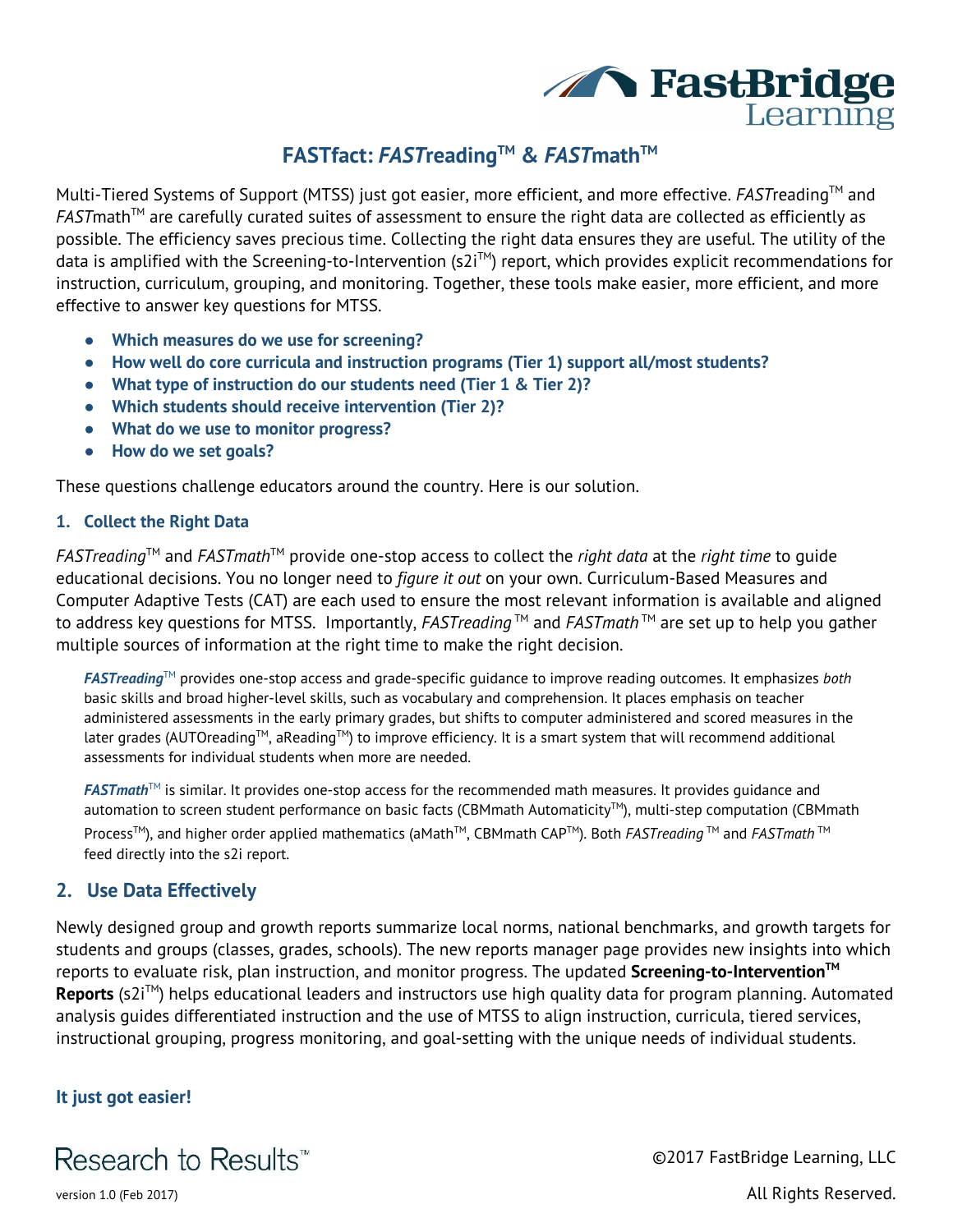| Simple & Efficient        | <b>FASTreading</b>                                 | <b>Broad Reading Skills</b><br><b>Applied Skills</b>                                                                                                 |   | <b>Basic Reading Skills</b><br>Accuracy & Automaticity/Fluency                                                                                                          |
|---------------------------|----------------------------------------------------|------------------------------------------------------------------------------------------------------------------------------------------------------|---|-------------------------------------------------------------------------------------------------------------------------------------------------------------------------|
| $K$ & $1st$               | Recommended:<br>Teacher: 6 min                     | earlyReading™<br><b>Composite Score</b>                                                                                                              | ← | earlyReading <sup>™</sup> (6 min)<br>Teacher administered assessment of print<br>concepts, sounds in oral language, letters<br>names, letter, sounds, decoding, & story |
|                           | Alternative:<br>Computer: 24 min                   | Adaptive Reading™ (15-20 min)<br>Cloud-based Adaptive Test (CAT) of<br>comprehension, vocabulary, morphology<br>phonics, phonology, & print concepts |   | <b>AUTOreading<sup>™</sup> (4 min)</b><br>Automated cloud-based assessment of<br>letter names and letter sounds                                                         |
| $2nd$ & $3rd$             | Recommended:<br>Teacher: 5 min<br>Computer: 30 min | Adaptive Reading™ (20-30 min)<br>Cloud-based Adaptive Test (CAT) of<br>comprehension, vocabulary, morphology<br>phonics, phonology, & print concepts | ╋ | CBMreading <sup>™</sup> (5 min)<br>Teacher administered assessment of<br>passage-reading fluency                                                                        |
|                           | Supplement:<br>Teacher: 5 min                      |                                                                                                                                                      |   | CBMcomprehension™ (2 min)<br>Teacher administered supplement of<br>passage-reading comprehension                                                                        |
|                           | Alternative:<br>Computer: 4 min                    |                                                                                                                                                      |   | AUTOreading™ (4 min)<br>Automated cloud-based assessment of<br>word reading, encoding/spelling, vocabulary                                                              |
| $4th$ to 12 <sup>th</sup> | Recommended:<br>Computer: 35 min                   | Adaptive Reading™ (20-30 min)<br>Cloud-based Adaptive Test (CAT) of<br>comprehension, vocabulary, morphology<br>phonics, phonology, & print concepts | ╋ | AUTOreading™ (5 min)<br>Automated cloud-based assessment of<br>word reading, decoding, morphology, &<br>vocabulary                                                      |
|                           | Alternative:<br>Teacher: 5 min                     |                                                                                                                                                      |   | CBMreading <sup>™</sup> (5 min)<br>Teacher administered assessment of<br>passage-reading fluency                                                                        |
|                           | Supplement:<br>Teacher: 2 min                      |                                                                                                                                                      |   | CBMcomprehension™ (2 min)<br>Teacher administered supplement of<br>passage-reading comprehension                                                                        |

# Computer Administered Teacher Administered

Legend: